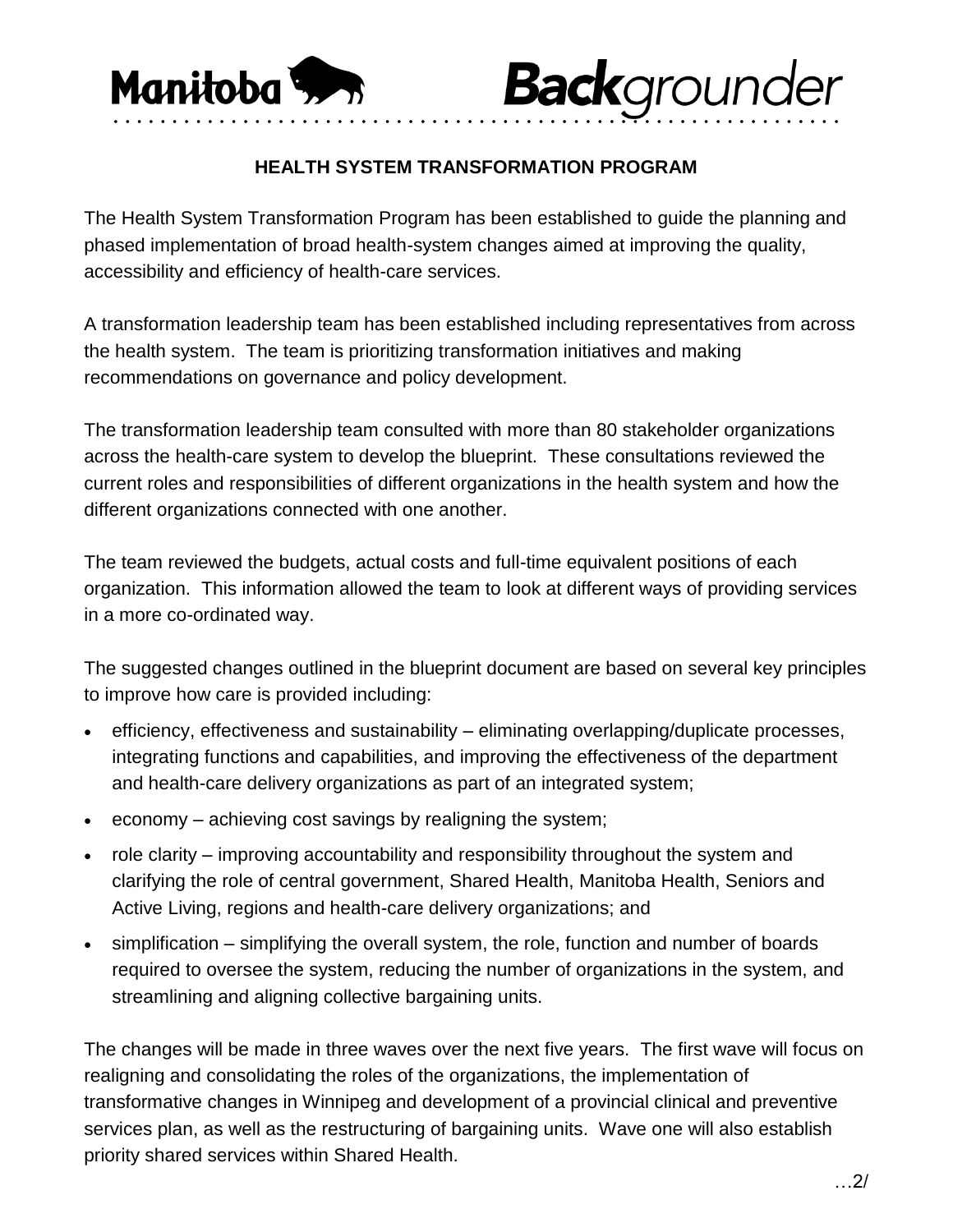The second wave will extend services to achieve more consistent provincial service delivery including service and protocol changes to emergency medical services across the province, transferring the operations of the Selkirk Mental Health Centre and Cadham Provincial Laboratory to Shared Health, continuing negotiations with bargaining units, and implementing the provincial clinical and preventive services plan.

The third wave will complete the transformation, optimizing how the health system performs, continuing to implement the clinical and preventive services plan and ensuring workforce planning and negotiation preparations continue.

## **QUOTES**

"Transformation isn't just about new or more resources. In some cases, our health-care models need to change and become more evidence based. Health-care staff also see the value of working within teams where innovative ideas are fostered and results and expectations are clear. We want to simplify the access points and ultimately support those who need addiction and mental health services to get the right care at the right time. Transformation is about an entire system thinking in the context of efficiency and effectiveness while always keeping patients and clients at the centre." – Ben Fry, chief executive officer, Addictions Foundation of Manitoba.

"The Southern Health-Santé Sud Team is committed to the transformation process that will see us moving forward together as a province, with confidence and towards a promising future for many generations to come. Guided by a similar commitment to embrace our role as a people-centred organization, we will continue the path forward on deepening our engagement with the community and sharing accountability for health with people in our region – to ensure the best possible health-care experience for those in our care. Through this shared commitment that runs across the organization, the momentum is on pace to achieve progress together, enabling us to advance efforts in continually improving the quality of care while providing for overall sustainability." – Jane Curtis, chief executive officer, Southern Health-Santé Sud.

"We must focus on true solutions to the challenges we face to make sure we have a consistent, sustainable, reliable, high-quality system. We have to standardize our approaches to service provision to remove barriers to effective, efficient navigation of the system and ensure all Manitobans get equitable access to service regardless of where they live. Health system transformation is an opportunity to simplify the system and make it better. Every health-care organization and every employee has a tremendous opportunity to take part in this provincial process, and use their expertise to build the health-care system of the future for all Manitobans." – Penny Gilson, chief executive officer, Prairie Mountain Health.